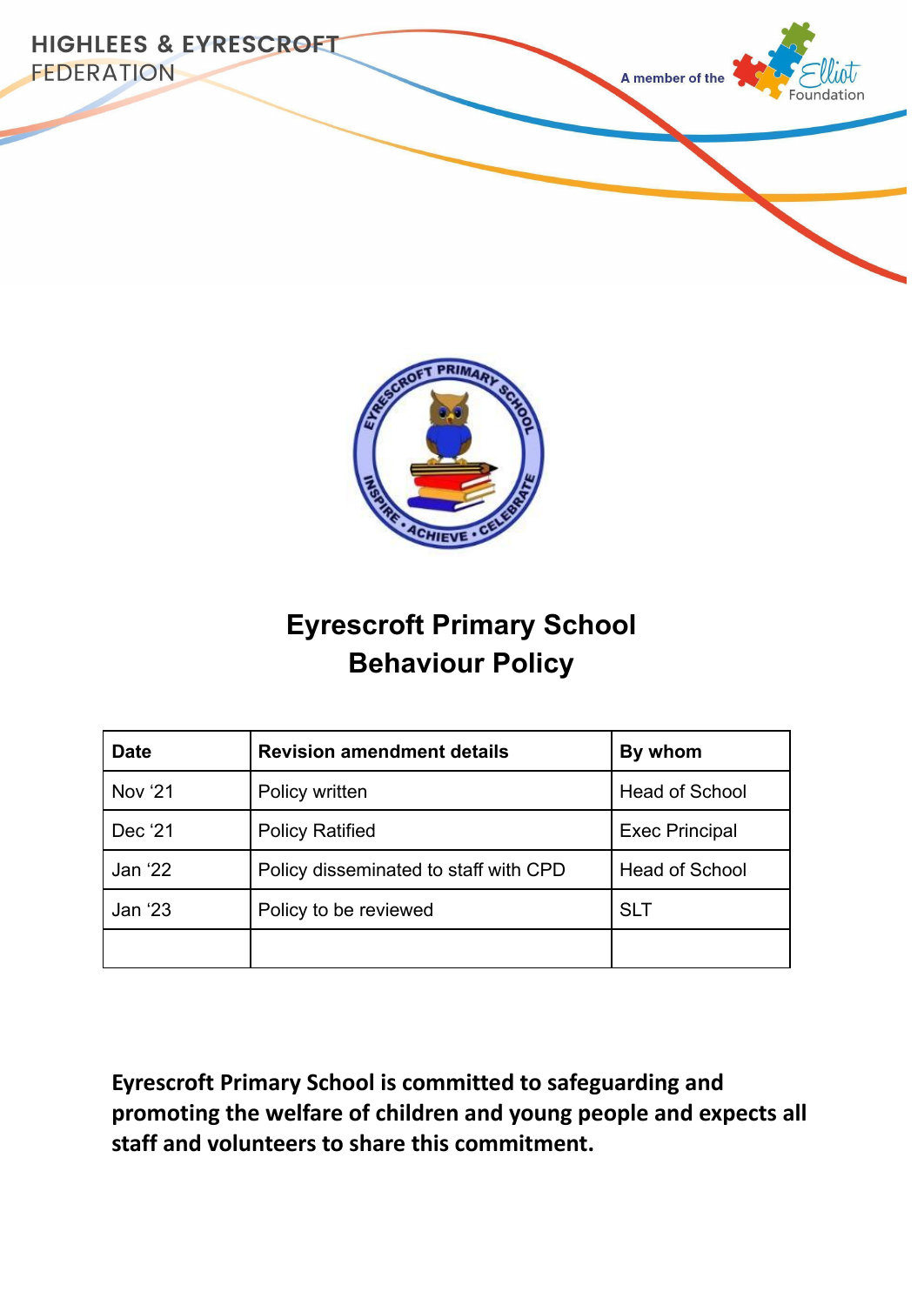#### **CONTENTS**

Section 1: Vision and Values Statement Section 2: Pro-social Behaviour Section 3: Supporting All Learners Section 4: Unsocial Behaviour Section 5: Anti-social Behaviour Section 6: Unforeseeable Behaviour Section 7: Recording, Reporting and Communication Section 8: Communication with Parents/Carers Section 9: Exclusion Section 10: Appendices

#### **Section 1: Vision and Values Statement**

**At Eyrescroft Primary School we believe that every child deserves the best possible start in life and the support that enables them to fulfil their potential. Our behaviour policy is based on a process of taking necessary steps to ensure that every child is given an equal opportunity to develop socially, to learn and to enjoy community life.**

We do this by taking a therapeutic approach to behaviour that prioritises the pro-social feelings and behaviours of all children regardless of sex, race, religion or belief, disability or sexual orientation in line with our duties under the Equalities Act 2010.

Our therapeutic approach to behaviour management is based on the principles of Cambridgeshire Steps and this policy outlines the purpose, nature and management of behaviour in our school in line with this approach. Our school's central purpose is concerned with children's learning and their overall wellbeing and this relies on its members behaving in certain ways to achieve this purpose.

#### **Section 2: Pro-social Behaviour**

At Eyrescroft we focus on promoting and teaching prosocial behaviour. This is the responsibility of the whole school community and is done by:

- Building good relationships
- Role modelling
- Praise and encouragement
- Explicit teaching of prosocial behaviour.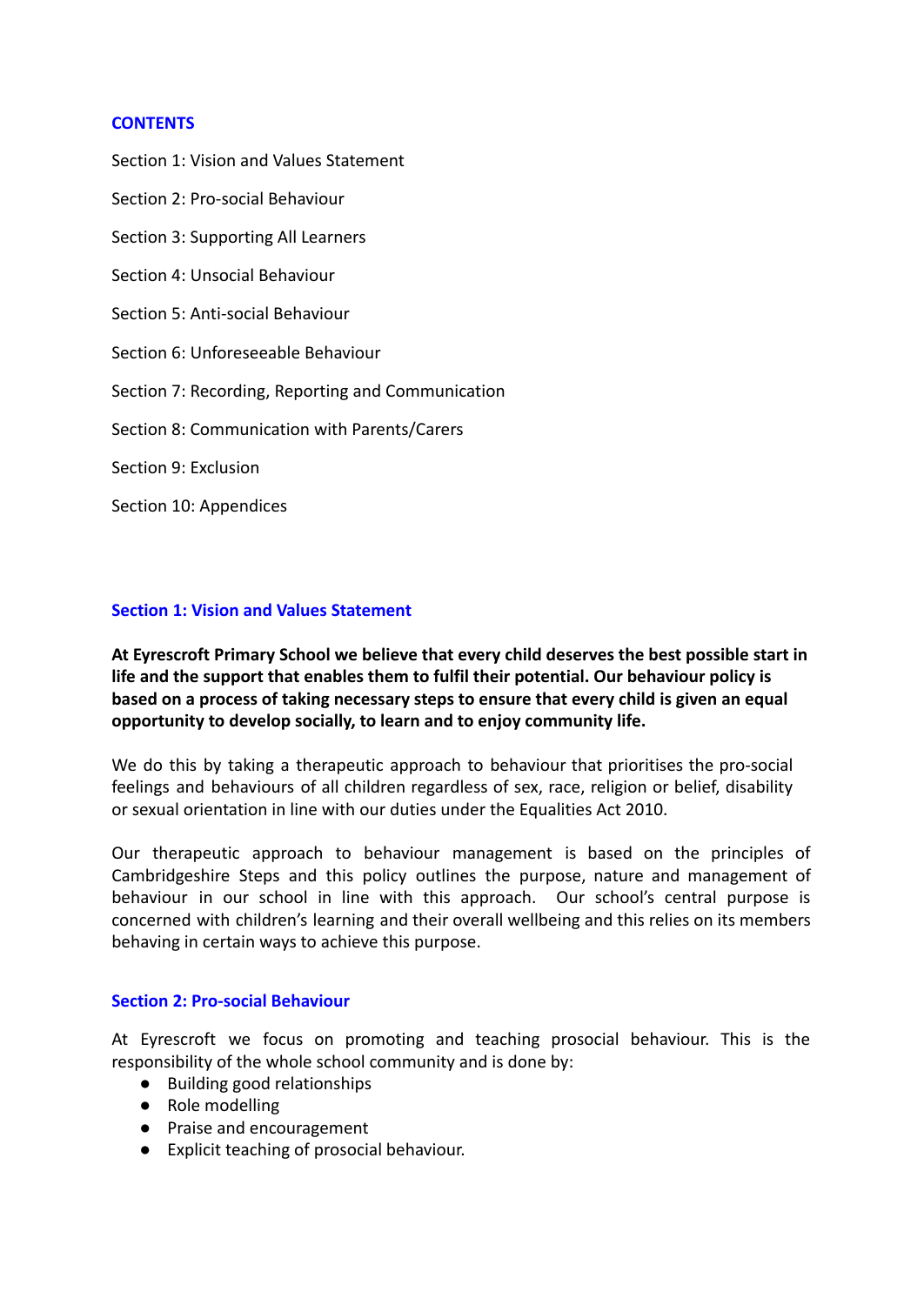**Pro-social behaviour** is defined as

- Behaviour which is positive, helpful, and intended to promote social acceptance
- Characterised by a concern for the rights, feelings and welfare of other people
- Behaviour which benefits other people or society

Examples of prosocial behaviour include:

- being polite and courteous to other children, adults and members of the community
- showing empathy for others including peers and younger peers
- saying please and thank you to each other and adults
- being a good role model
- helping staff and peers in the school community
- sharing equipment and resources
- making new arrivals welcome
- being kind
- listening to others
- being inclusive
- showing respect to the school including resources and equipment
- showing respect to everyone in our school community and beyond

We believe that fostering an ethos and culture where pro-social behaviour is embedded we must recognise and promote prosocial behaviour consistently. We do this by:

- Verbally praising pro-social behaviour
- Using class rewards such as 'Marbles in a jar'
- positive communication with parents
- certificates and stickers where appropriate
- Table Trophy
- celebrating children's success and effort

#### **Playground Behaviour**

Play and lunchtimes should be a positive experience for children and pro-social behaviour is expected when out on the playground. We have a range of positive measures in place to help ensure that play and lunchtimes are fun for all: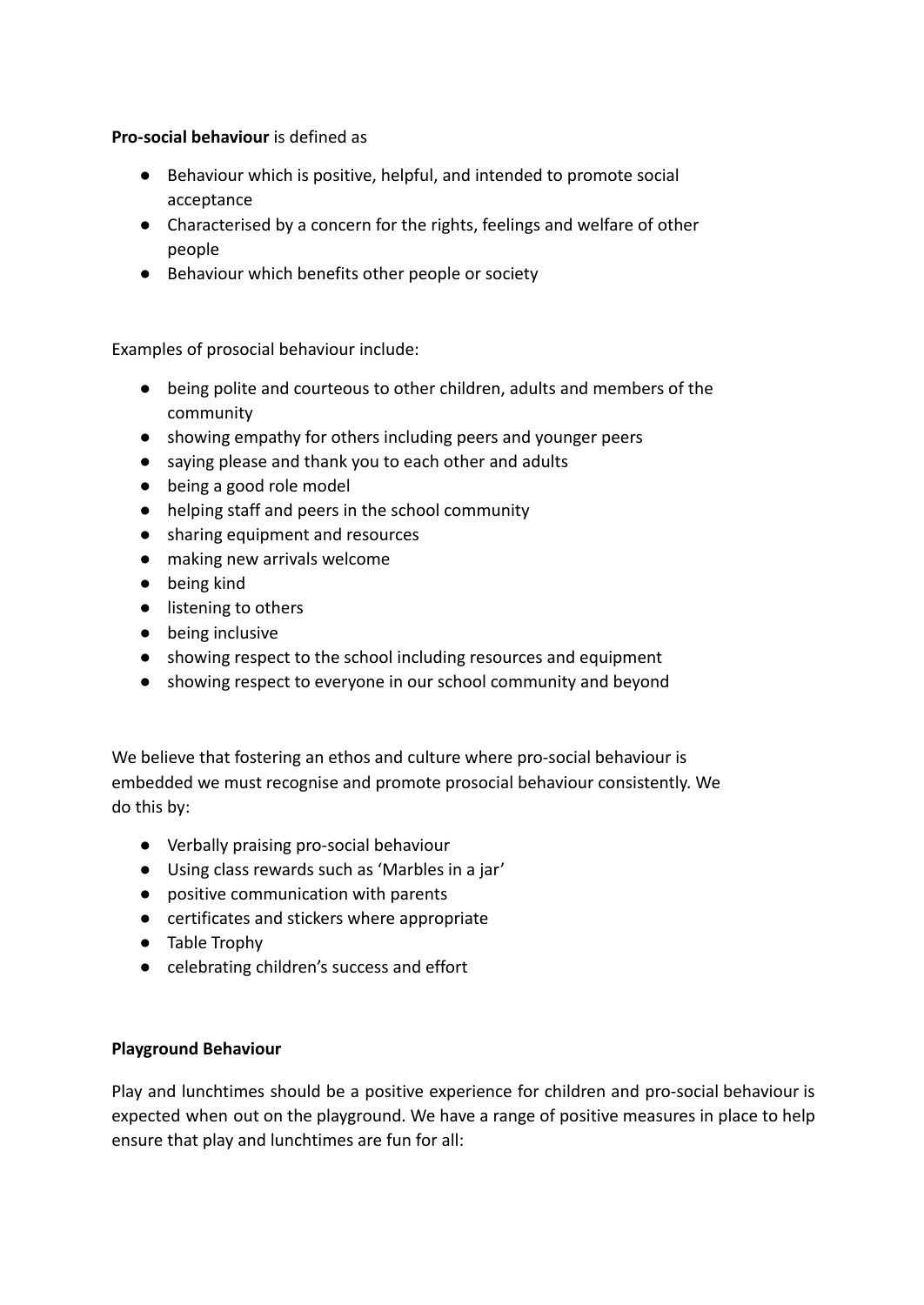- Play Buddies
- Lunchtime club: (when there is capacity) an inside option in The Ark, for identified key children at certain times and run by a consistent member of staff
- positive adult role models
- calm down/ quiet area
- planned carousel of activities
- sensory activities
- a wide range of equipment for children to use
- group games where adults teach/model how to play games

#### **Section 3: Supporting All Learners**

There are many ways that teachers and other school staff can promote prosocial behaviour throughout the school day and reduce disruptive, difficult or dangerous behaviours. However, this may often include making adaptations for identified children due to SEND needs, social and emotional needs and learning needs. Where difficult behaviours can be anticipated, adults should plan strategies to minimise or prevent these e.g. by enabling access to sensory activities/movement breaks. It is the responsibility of all adults involved with the child at different times of the day to anticipate situations that a particular child may find challenging. See examples:

- $\triangleright$  If a child struggles with transition times, the class teacher should foresee this and put strategies in place to support the child to manage this.
- $\triangleright$  If a child struggles with competitive games like football, then the midday supervisor should foresee this and put other games/play equipment out and encourage the child to participate with this.
- $\triangleright$  If a child struggles with personal space or sensory issues, provide an individual desk on the periphery of the classroom.
- $\triangleright$  If a child struggles with focusing, provide manageable movement breaks
- $\triangleright$  Designated area/resources/box for those who are struggling/ need movement or brain break.
- $\triangleright$  Give responsibilities or play buddy roles for those identified as appropriate

To support children with difficulties that affect their behaviour we use a range of different strategies that can include scaffolding, access to resources, access to sensory/movement breaks and activities and access to workstations. We provide a visual timetable in every classroom and try to ensure that changes to this timetable are communicated in advance as far as possible. To support children with difficulties that affect their behaviour, additional measures may include:

- Regular meetings between teacher and parents/carers
- Working with members of our Pastoral Team
- Short term goals and targets through regular conferencing
- Involvement of external agencies, such as the Emotional Health and Wellbeing Service and the Local Authority Behaviour Panel.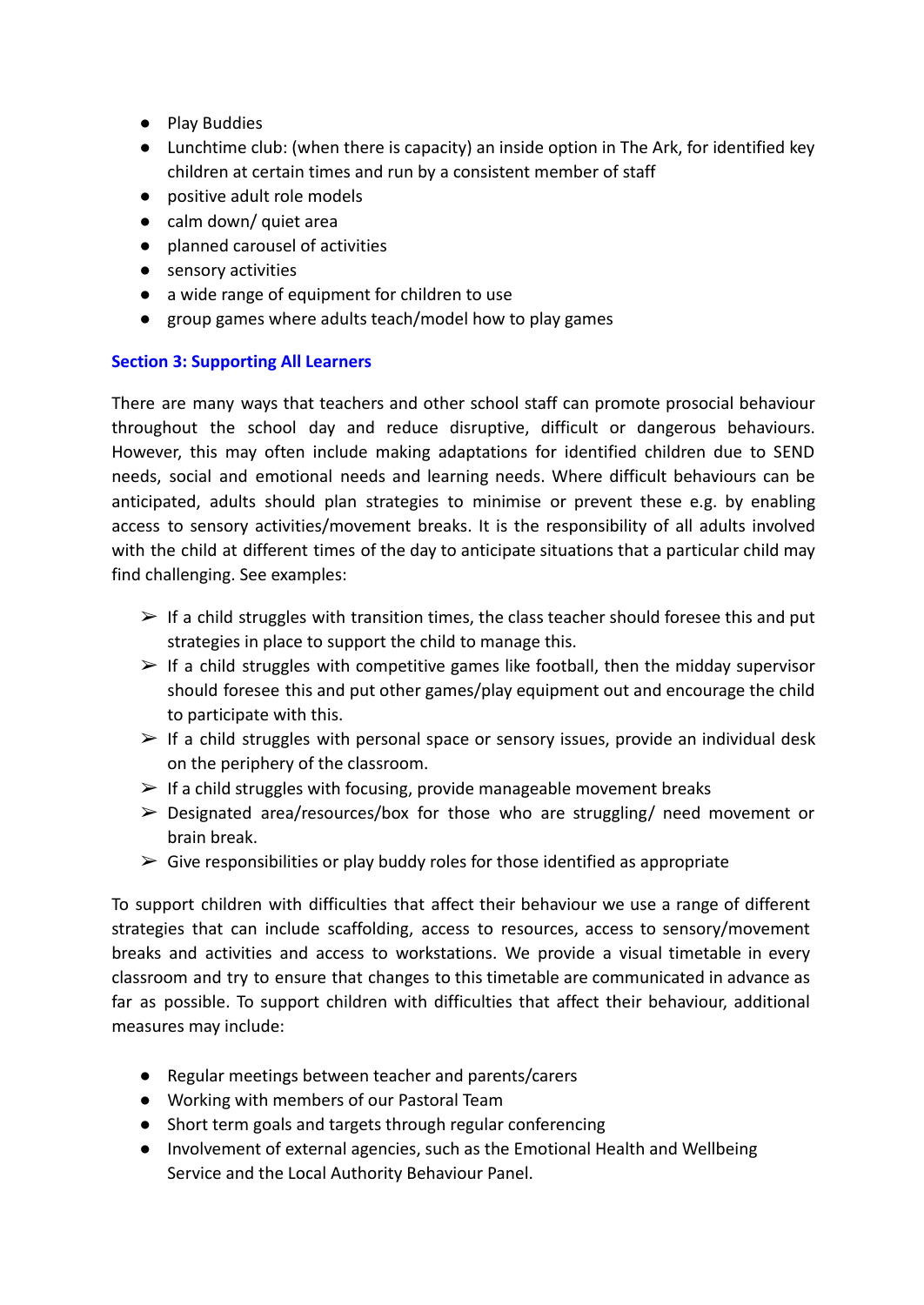- Meetings with the SENCO (Special Educational Needs Co-ordinator)
- Constructive indoor play at lunch or playtimes
- Social Stories
- Individual or small group Forest School Sessions

In some cases, expectations may need to be modified to manage a child's behaviour or to help them understand the rules (e.g. where a child has an Education Health Care Plan, is developmentally delayed or where attachment or trauma experiences affect the child's ability to follow rules.) Some children may not comprehend the rules and structures of the school and be unable to meet expectations even with additional support. In these cases, individual adaptations may be made in consultation with the child, parents/carers, the class teacher and the SENCO

#### **Section 4: Unsocial Behaviour**

**Unsociable behaviour** is defined as behaviour where a child does not enjoy or need to behave socially in the company of others, but not to the detriment of others. This includes quiet communication of anti-social feelings.

This means that unsocial behaviour is behaviour that does not negatively impact on other children's learning. Some children communicate their negative feelings with high levels of interaction – in the Steps approach, these are extroverts. Some children can be introverts and communicate their feelings through quiet non-compliance. Examples of unsocial behaviour include; graffiti, damage to property, refusing to follow instructions, refusal to participate, hiding from others; refusing to return to class from break/lunchtimes.

Staff should strive to interpret unsocial behaviour as a communication of negative feelings and so differentiate or support. It is essential to allow introverts and internalisers to communicate their anti-social feelings and so all adults in school must have strategies to support children with this including:

- allowing a child to have a 'time-out', this is an opportunity to allow the child to self regulate their emotions and feelings. A child may need a timer or some resources, fidget toys to support this process. This must always be followed up with a conversation between the child and an adult to discuss triggers and the consequence of the behaviour.
- the use of emotion coaching, listening to the child's worries and concerns and supporting them to regulate their emotions while reducing anxiety.

#### **Section 5: Anti-social Behaviour**

**Anti-social behaviour** is defined as behaviour that causes harm to an individual, a group, to the community or to the environment.

There are different levels of anti-social behaviour as defined below: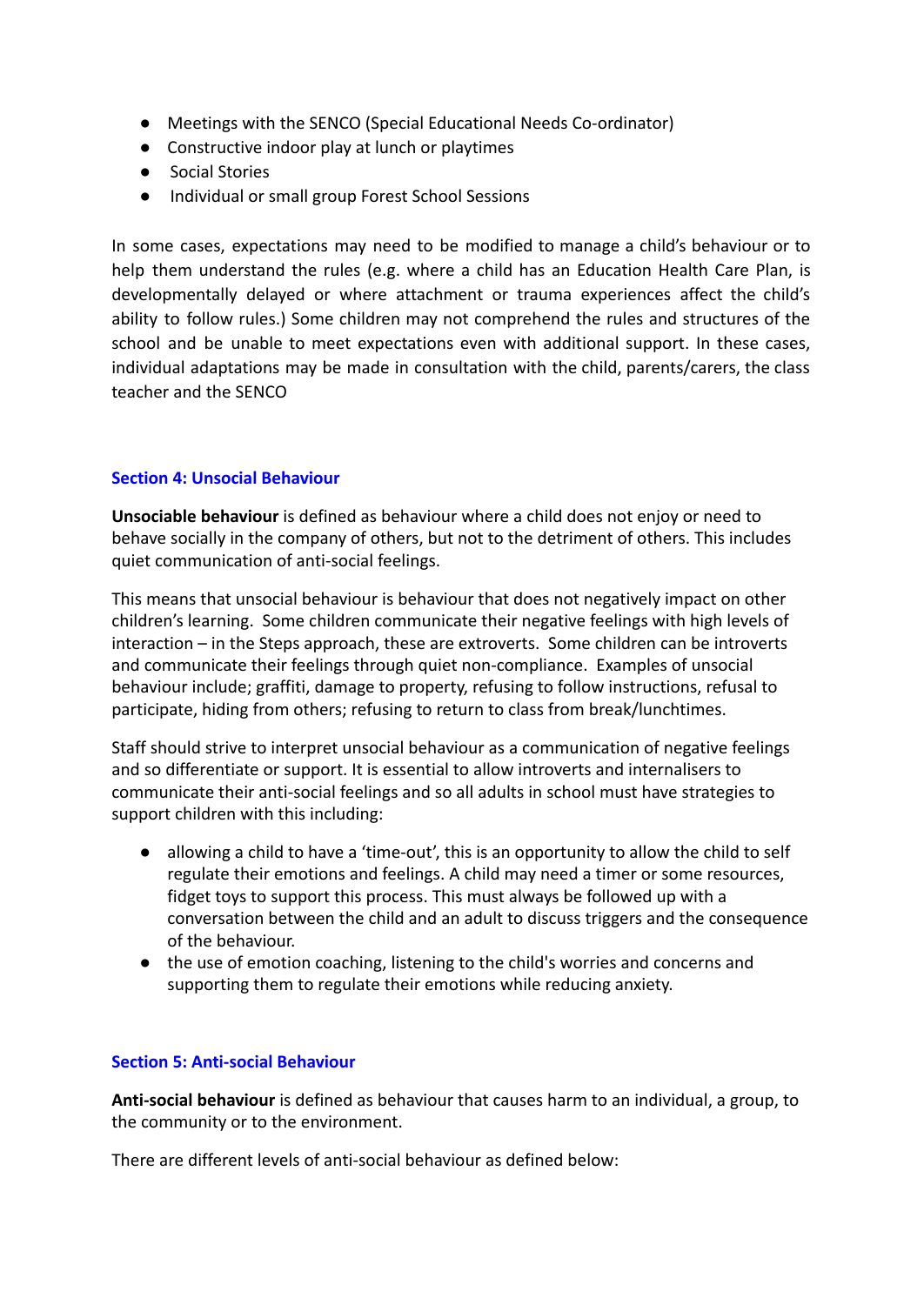**Dangerous behaviour** is that which is anti-social and will predictably result in imminent injury or harm. This includes harm to self or others, damage to property or behaviour that would be considered criminal if the person was the age of criminal responsibility, such as racist abuse. Except within an unpredictable first manifestation, the behaviour described as dangerous will be supported by evidence of severity and frequency of outcomes such as 'three children required first aid for minor bruising as a result of Jane's kicking'.

**Difficult behaviour** is that which is anti-social, but not dangerous. Difficult behaviour should be acknowledged in terms of context: 'Daniel continually shouting out is difficult within a group teaching activity'.

Antisocial behaviour of any level must be responded to however the response must be appropriate to the situation and behaviour displayed.

At Eyrescroft our aim is to respond to antisocial behaviour in a way that is therapeutic and supports the child in understanding why it is antisocial and minimise the recurrence of such behaviour. This will not be achieved through 'punishing' antisocial behaviour. It will instead often be the case that there will need to be a consequence as defined below.

**Consequence** is defined as a logical, explainable response to a pro-social or anti-social behaviour; a logical outcome of something occurring earlier; a conclusion reached by reasoning. Consequences are designed to help children learn and develop prosocial behaviour transferable to all contexts.

At Eyrescroft we have broken antisocial behaviour into 4 levels from low level to dangerous.

Level 1: behaviour which is resulting in little or no harm/first time it has happened/a one-off with very little harm caused.

Level 2: persistently displaying behaviour which includes deliberate acts that cause some harm.

Level 3: persistent level 2 behaviours and/or causing emotional or physical harm usually through intentional behaviours.

Level 4: persistent level 3 behaviours and/or behaviours that are unsafe and do, or could cause significant emotional or physical harm. Usually deliberate.

It is important to teach children how to behave prosocially. They make progress in their behaviour just as they do with their skills and knowledge in all areas of the curriculum. As they develop empathy and an understanding of the consequences of their behaviour, they will become better able to self-regulate their behaviour and make pro-social behaviour choices.

#### **Effective use of language**

When faced with difficult or dangerous behaviour our staff will respond in a way that is most likely to reduce anxiety and calm the situation. This means:

Using positive phrasing (saying what behaviour you want to see)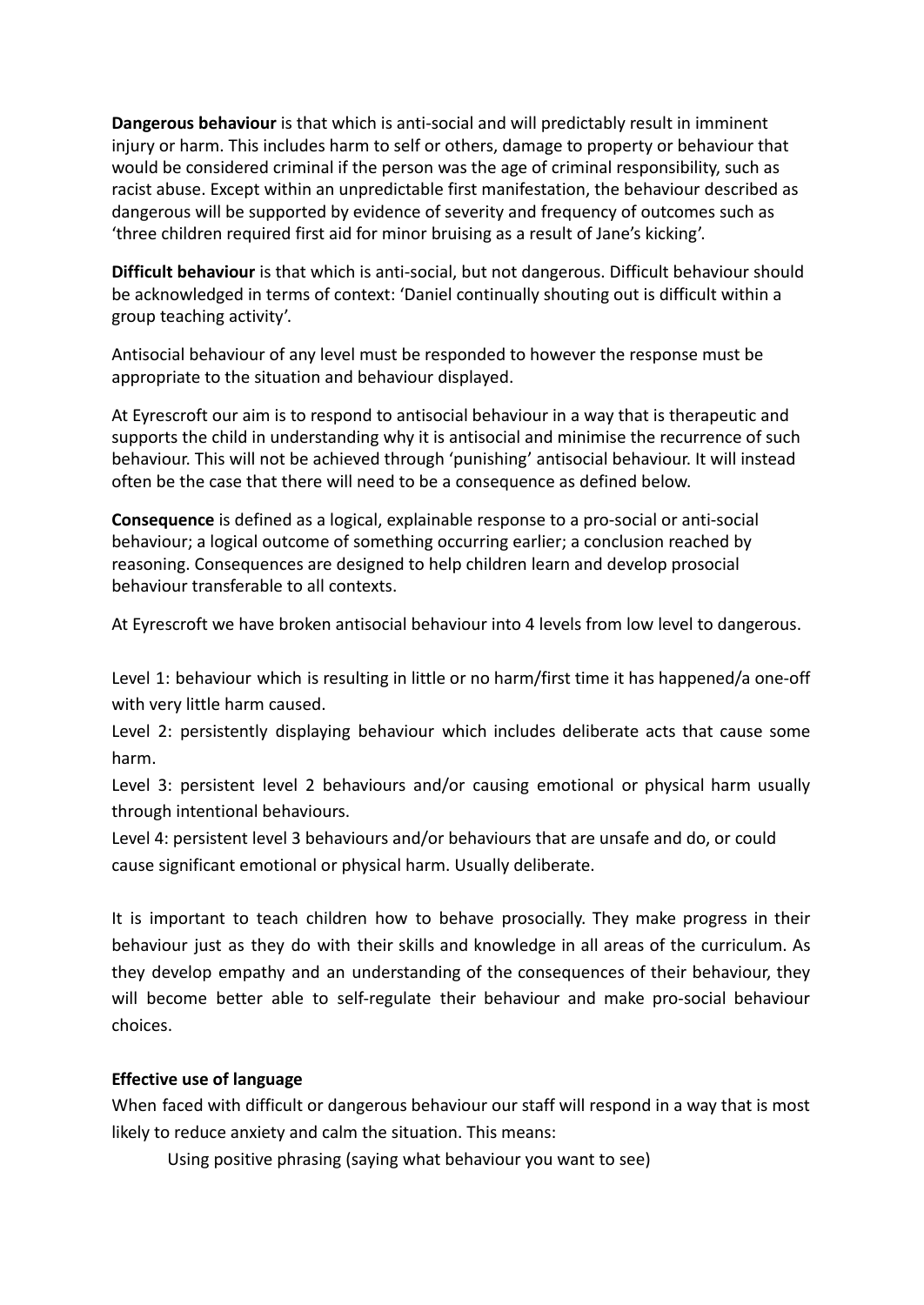Giving a limited choice

Disempowering the behaviour (reducing attention for difficult behaviours) Using logical consequences.

(See Annex 3 'What to say')

#### **Different types of consequences**

Where children continue to display antisocial behaviour, despite being reminded or where significant harm has been caused, staff may use consequences to reduce any further harm or disruption (Protective Consequences) and to teach the children how to behave prosocially (Educational Consequences). An educational consequence must always be given following a protective consequence to ensure that children are given the opportunity to learn from their mistakes. Longer term protective consequences may be needed if it is likely that the same harmful behaviour will be repeated. For example, a child may be asked to have their playtimes inside for a period of time whilst they work on making pro-social behaviour choices.

### **Responses and consequences: for low level difficult behaviour (stages 1 and 2)**

In lessons, low-level difficult behaviour should be dealt with quickly and in a low-key way to reduce any disruption to learning. Behaviours at this level include behaviours resulting in little to some harm, though they may be disruptive to their own and others' learning.

Sequence of responses to low-level behaviours:

Staff should draw on a range of positive strategies such as:

Distract and refocus

Reduce any anxiety (e.g. offer support)

Ignore secondary behaviours

Praise others for making good choices

Tactical ignoring

Non-verbal clues

**Reminder** – the adult will remind the child of what they want them to do.

**Warning** – as above and the adult will also remind the child what logical consequences will follow if they continue to make the wrong behaviour choice.

**Protective consequence** is given to ensure that others are able to learn or play e.g. Time out: work is completed at a quiet table in the class / sit at a quiet bench outside if playtime.

Time-out: work is completed in the neighbouring class.

**Educational consequence** – a consequence related to the behaviour is given e.g. Tidy up mess made Practise lining up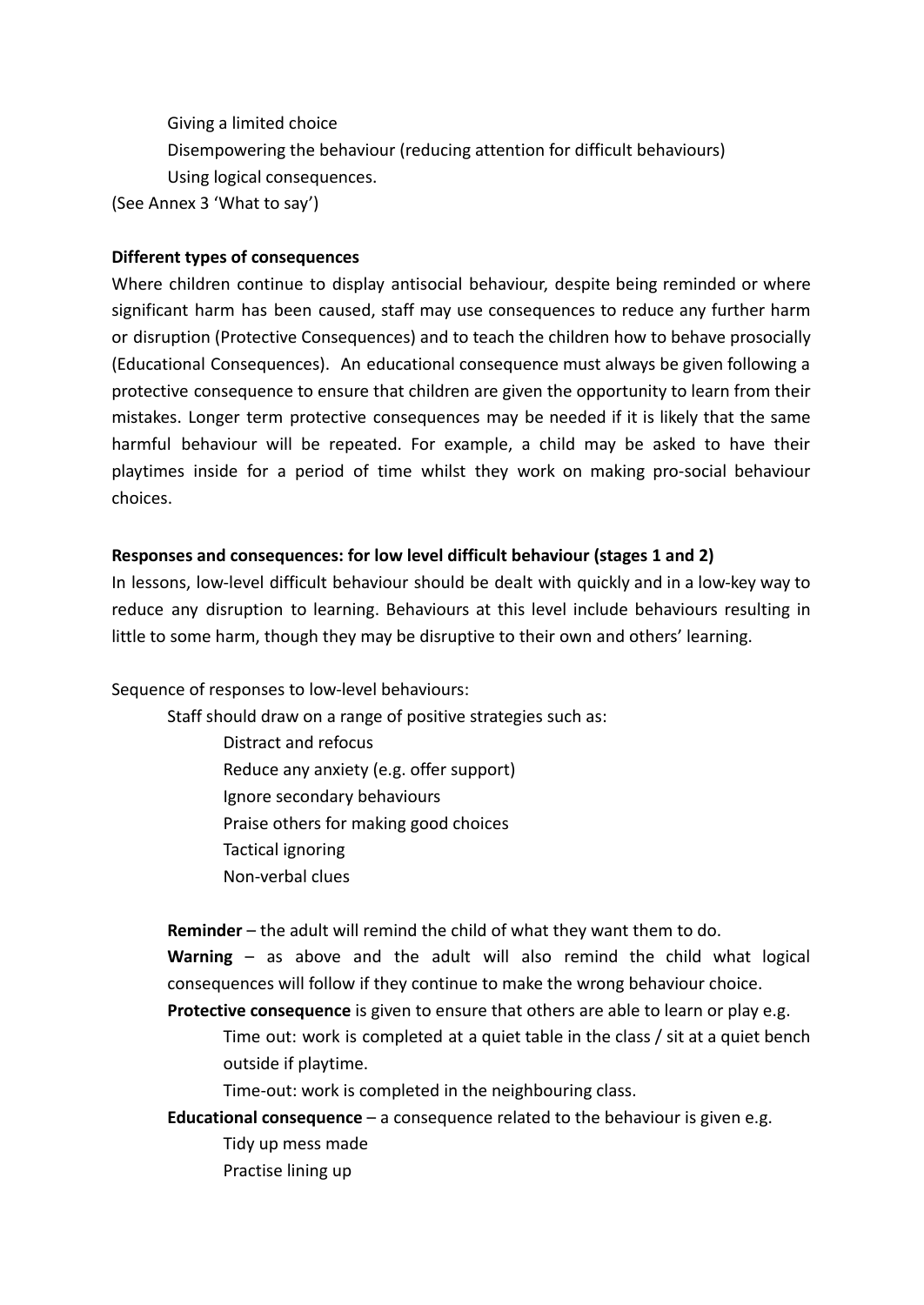#### Re-do/finish work in own time with support if needed

**Make amends** – if appropriate a child may be asked to apologise or have a **restorative conversation** to repair any damage to a relationship.

If behaviour is classed as stage 2, the child should have the opportunity to discuss the behaviour with an adult to reflect on their feelings, behaviour and its consequences. Behaviour incidents at level 2 will be **recorded** on ScholarPack.

#### **Responses and consequences for serious or dangerous behaviour (stages 3 and 4)**

Behaviours at stages 3 and 4, are unsafe and do, or could, cause emotional or physical harm.

Where Level 2 behaviour has continued, despite the use of the strategies above, the class teacher should speak to a senior leader.

Sequences of responses to serious and extremely serious behaviours:

**De-escalation** – all staff should focus on de-escalation as the most appropriate and effective way to manage difficult or dangerous behaviour. This means changing either the experience itself or the feelings that the experience is generating in the child. Where a child is in distress, staff will use our agreed 'de-escalation script' (See annex 4 'de-escalation script.' )

**Physical Intervention** In some circumstances, fully trained staff may use reasonable force to restrain a pupil to prevent them:

Causing disorder Hurting themselves or others

Damaging property

Incidents of physical restraint must:

#### **Always be used as a last resort**

Be applied using the minimum amount of force and for the minimum amount of time possible

Be used in a way that maintains the safety and dignity of all concerned

Never be used as a form of punishment

Be recorded and reported to parents

**Emotional Recovery** – once the situation has been made safe, if the child is still feeling anxious or angry, they will be given some time and space to recover emotionally. This will vary for different children, but spaces that can offer this include: the reading pod, the sensory room, Head of School office. An adult will always be present or watching from nearby.

The impact of Level 3 and 4 behaviour on other children and adults within school must be considered. Children who have been affected by the behaviour should also be given time and space to recover emotionally, as above. Adults should also ensure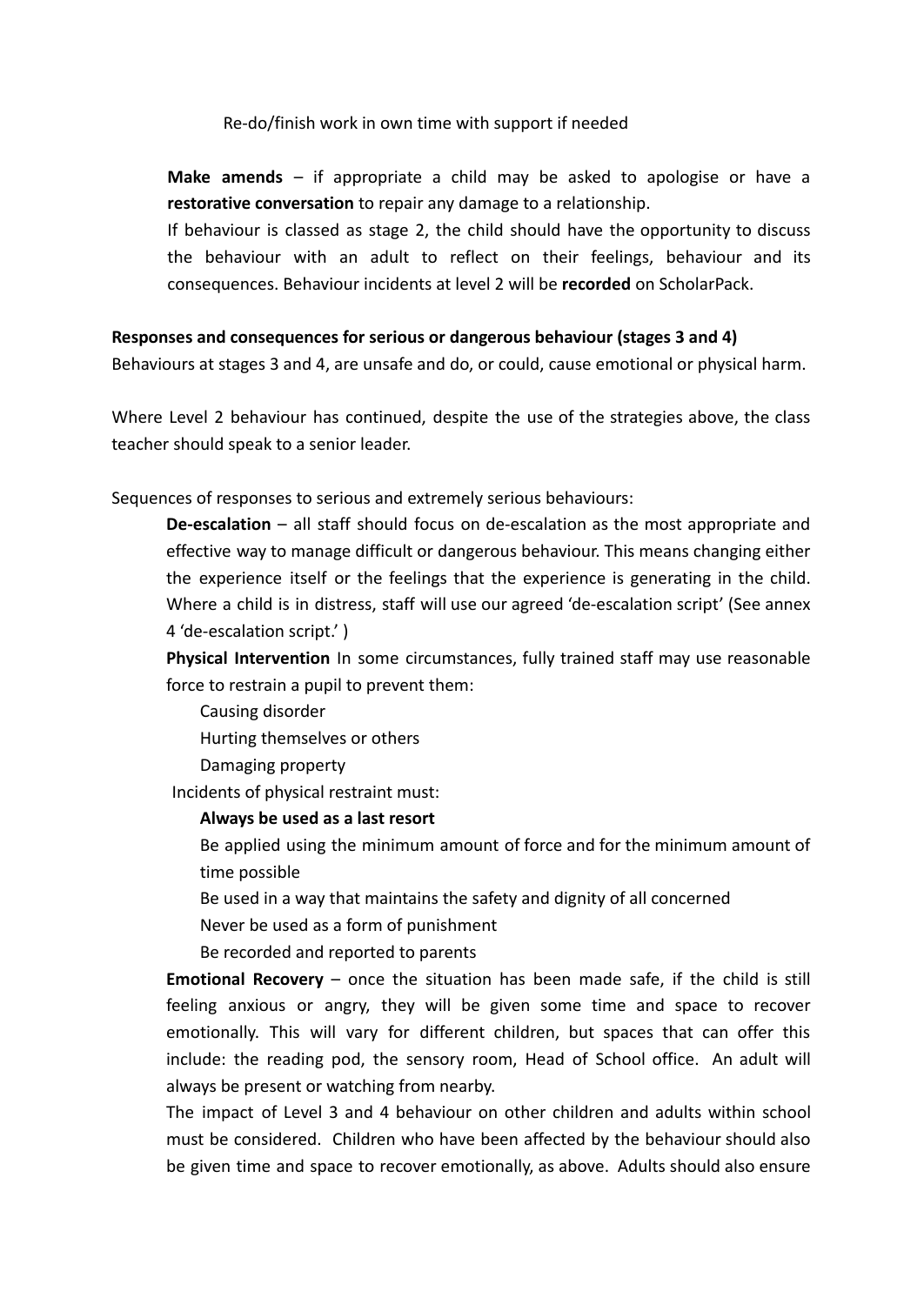that they take the time to debrief with the class teacher or member of SLT as appropriate.

**Reflecting, repairing and restoring** – after an incident where harm has been caused and once the child has had time to calm, they will be helped to reflect on what has happened, how they and others feel and the effects of what has happened. They will be guided to think about how they can repair any damage done (physical or emotional) and how to restore relationships with those affected. All children will work through this with an adult. Some children may respond well to alternative approaches such as co-creating a comic strip to illustrate what happened and what other choices could have been made. This reflection will only be effective once the child is feeling calm and positive so there may be a necessary delay between an incident and the reflection process. Adults will stress that it is ok to make mistakes as long as you learn from them.

**Consequences** – consequences at level 3 and 4 will be timely, fair and reparative (e.g., writing an apology letter). This may involve the loss of play or lunchtime. Any behaviour at level 4 will be dealt with by a member of SLT, who will decide on the most appropriate protective and educational consequences. Protective consequences may include an individual behaviour agreement, longer term loss of privileges, fixed term exclusion or a reduced timetable. The school will work closely with relevant external agencies to support a child where level 4 behaviours are repeated.

**Incidents at levels 3 and 4 should be recorded by the class teacher or adult who witnessed the incident on ScholarPack. SLT will use the follow up tab on ScholarPack to record the protective and educational consequences. The child's parents will also be informed.**

If harmful and/or unsafe behaviours are frequent for a child, then we will consider analysing their behaviour further and setting up an individual risk reduction plan.

**Malicious allegations** by children against staff will be taken very seriously. The Head of School and parents will be involved and carefully considered actions will be taken. This could include temporary or permanent exclusion.

#### **Searching, Screening and Confiscation**

On the rare occasion that we need to search and screen children, we will do so in accordance with government advice and statutory guidance. This means that staff can search a child or their belongings for any item if the child gives consent. The Executive Head/Head of School or an authorised member of staff, also has a statutory power to search and confiscate items, without consent, if they have reasonable grounds for suspecting that the child may have a prohibited item in school (e.g. a weapon, illegal drugs, stolen items, any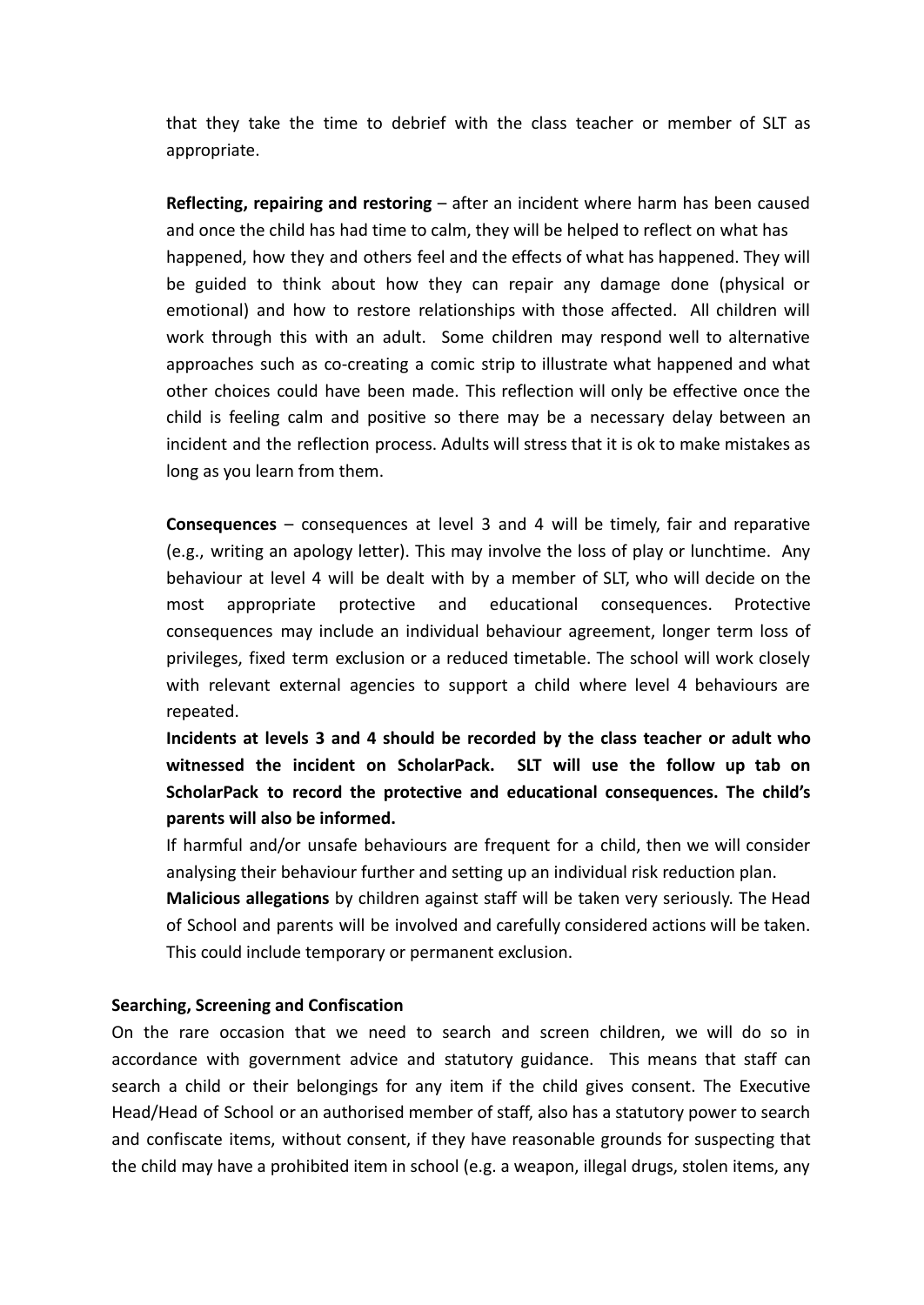item that the child may be intending to cause damage or injury with.) In addition to the items outlined above, staff may also search for mobile phones and/or medicine. Children can bring mobile phones into school, but they must hand them in to the adults in their class, who will lock them away safely. They will be given back at the end of the school day. Any medicine should be handed in to the school office with a completed form and parental consent.

Any prohibited items found as listed above will be given to a member of SLT who will contact parents and return to parents if appropriate. If it is deemed appropriate consequences as above may be used.

#### **Section 6: Unforeseeable Behaviour**

Unforeseeable behaviours are behaviours that are not covered by policy, never previously experienced or so historic that we believed they would not reoccur.

Staff dealing with unforeseeable behaviour should follow the steps above for serious and dangerous behaviour:

De-escalation

Removing other children from the area.

Use physical intervention **as a last resort**.

Informing the office as soon as possible, via phone, radio or by sending a child to the office so that SLT/Emergency Services can be contacted.

The school has a lock-down procedure that can be activated to secure the school and the fire alarm to evacuate the site.

If the incident is off-site, staff should follow the risk assessment for the trip or visit and be aware of the Critical Incident Policy. They should follow the guidance of staff from the venue and ensure that a school phone is available to call the emergency services if needed.

It is important that children and staff are then given time for emotional recovery and reflection, repair and restoring.

Consequences for unforeseeable behaviour will follow the same guidance as for serious and dangerous behaviour above. In these cases, a member of SLT **must** be involved.

#### **Section 7: Recording, Reporting and Communication**

We use ScholarPack to record information about incidents, as stated previously. Every adult has a responsibility to record an incident if they were involved/dealt with it. It must never be assumed that someone else will record it, if several adults were involved, always agree which adult will record the incident. The recording of incidents is vital for many reasons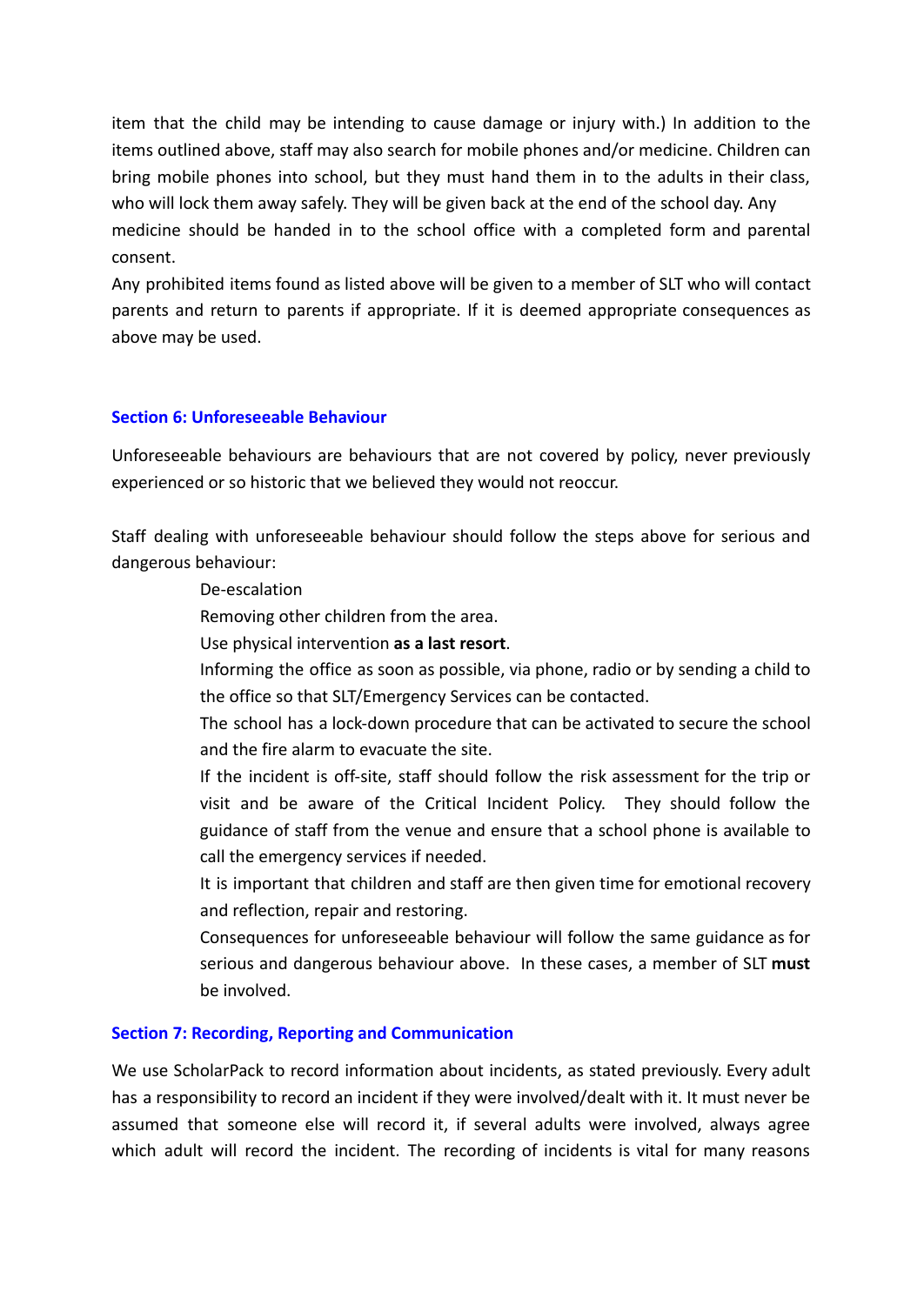including, analysing behaviours trends for individuals or the school community, identifying concerns and used as evidence for external support etc.

When recording on ScholarPack staff must:

- Accurately record the date and time the incident took place.
- Categorise the type of incident
- Accurately record the facts of the incident, describing the behaviour and recording the context (See Annex 5 'Recording Guidance' )
- Record the Action taken: Restorative Conversation (Class Teacher/Pastoral/AHT/Head of School/Executive Head) Individual Support Plan followed Individual Risk Assessment followed Behaviour Review Meeting scheduled
- Complete the follow up box to detail the protective and educational consequences that have been put in place.

#### **Section 8: Communication with Parents/Carers**

For Level 3 and 4 incidents, parents must be contacted by either the Class teacher or a member of SLT. This could be a telephone conversation or a face-to-face conversation. Staff must ensure they have checked that this child is not open to Early Help before making contact. If a child is open to Early Help, it may be most appropriate for the lead professional to make contact.

When speaking to parents, staff will use the same factual language that is used to record the incident and will provide details of the protective and educational consequences.

Where a child has been excluded (see Section 9), this will be confirmed in writing to the parents. A letter detailing the outcome of the reintegration meeting will also be sent to parents, following successful reintegration.

#### **Section 9: Exclusion**

It is important to note that we have a duty of care to all children; therefore, if, despite support, behaviours impact adversely on the safety and wellbeing of others children or adults, the Head of School and Executive Head reserve the right to exclude children who put others at risk.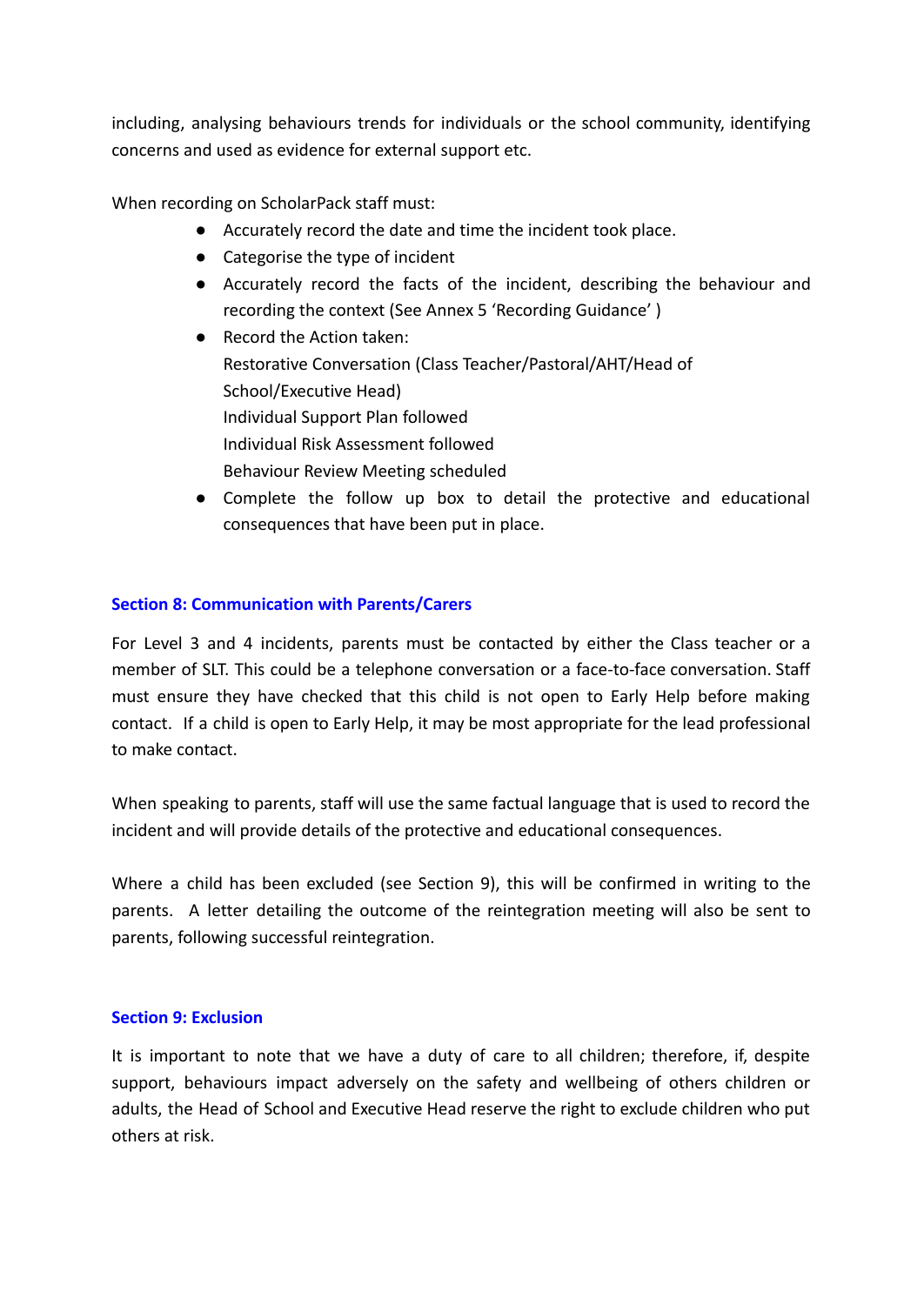#### **Internal Exclusion**

The Head of School/Executive Head can use a period of internal exclusion where the child or a group of children access their learning away from their class.

**Fixed Term Exclusions**: in extreme circumstances, a child may be sent home for a fixed period of time. On their return to school, the child and their parents will be invited to a reintegration meeting with the Head of School or Assistant Head, the class teacher and a member of the pastoral team if appropriate.

**Permanent Exclusion:** The Executive Headteacher can permanently exclude a child on disciplinary grounds. This will only be used as a last resort and in response to a serious breach or persistent breaches of our behaviour policy and where allowing the child to remain in school would seriously harm the education or welfare of the child or others in the school. In such a situation the Trust will be informed and DfE guidelines are followed.

Any period of exclusion will be formally recorded and parents will be informed of the period of time and reasons for it.

#### **Part time /and or Reduced Timetables**

In exceptional circumstances, there may be a need for a child to be placed on a temporary part-time timetable. This will be used in instances where being in full time education is not considered to be in the best interests of the child's mental or physical health. This may be to reduce their level of anxiety, to re-integrate them after a long absence or as a protective measure, where their behaviour is persisting in causing harm to others despite all attempts to prevent it. This is a time-limited arrangement and will include a plan for support and dates for regular review as well as an end date. This will always be discussed and agreed with parents and the aim will be to work towards the child attending full time. Guidance from the Local Authority will be followed.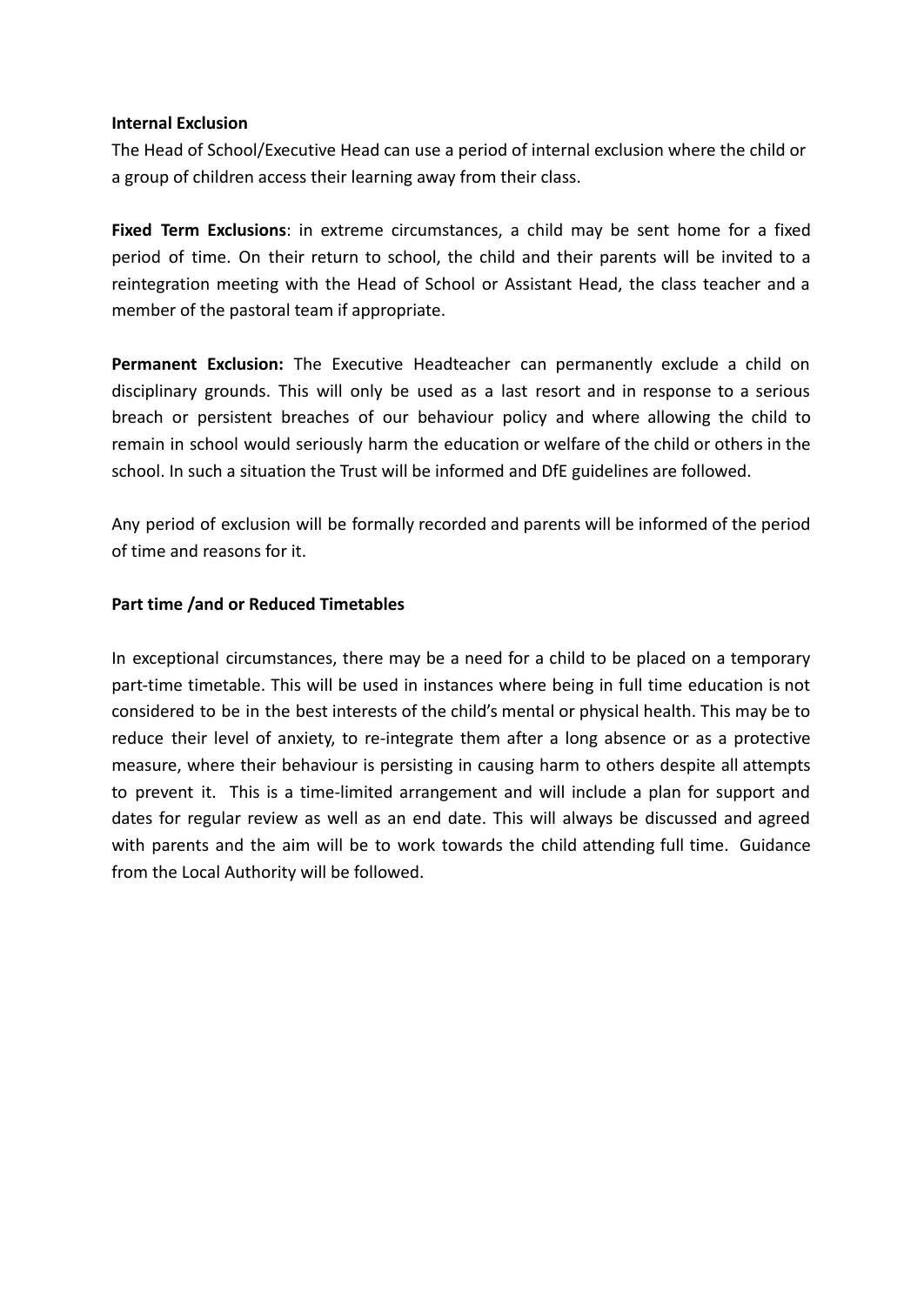## **Section 10: Appendices**

### **Annex 1: Responses and consequences grid**

#### **Overview of ways we will respond to difficult and dangerous behaviour\***

| <b>Positive</b><br>strategies:<br>Distract & refocus/ reduce<br>anxiety/ ignore secondary<br>behaviours/praise others      | <b>Reminder</b><br><b>Warning:</b><br>What specific behaviour do<br>What are the certain<br>you want to see (avoiding'<br>consequences?<br>no/'don't)                                                                                                                                                                                                                                                                                                                                                                                                                   | <b>Protective</b><br>consequence<br>To ensure everyone can<br>learn and is free from<br>harm. | <b>Educational</b><br>consequence:<br>Learning lessons to help<br>change behaviour in the<br>longer term                                                                                                                                                                                                                                                                                                                                                                      | <b>Reflect:</b><br>To aid the learning<br>process                                                                                                         | <b>Repair &amp; restore:</b><br>A chance to rebuild<br>relationships and<br>make reparations -<br>put things right and<br>move forwards |
|----------------------------------------------------------------------------------------------------------------------------|-------------------------------------------------------------------------------------------------------------------------------------------------------------------------------------------------------------------------------------------------------------------------------------------------------------------------------------------------------------------------------------------------------------------------------------------------------------------------------------------------------------------------------------------------------------------------|-----------------------------------------------------------------------------------------------|-------------------------------------------------------------------------------------------------------------------------------------------------------------------------------------------------------------------------------------------------------------------------------------------------------------------------------------------------------------------------------------------------------------------------------------------------------------------------------|-----------------------------------------------------------------------------------------------------------------------------------------------------------|-----------------------------------------------------------------------------------------------------------------------------------------|
| <b>Level</b>                                                                                                               | <b>Examples of behaviour</b>                                                                                                                                                                                                                                                                                                                                                                                                                                                                                                                                            |                                                                                               | <b>Actions and adult</b><br>responsible                                                                                                                                                                                                                                                                                                                                                                                                                                       |                                                                                                                                                           | <b>Recording</b>                                                                                                                        |
| 1.<br><b>Unsocial</b><br><b>Behaviour</b><br>resulting in<br>little/no harm or<br>first time<br>happened/<br>one-off       | Being unkind: using a put-down (one-off), leaving someone out,<br>spoiling someone's work/model<br>Being disrespectful (to self/people/things): interrupting when<br>others are speaking, drawing on exercise books, not helping to<br>tidy up, answering back, refusing to follow instructions, bad<br>language (one off), telling lies<br><b>Being unsafe:</b> something that might have caused some harm<br>e.g. throwing a rubber across the classroom.<br>Not trying your best with your learning: poor effort, chatting,<br>disruptive noises, distracting others | 1.<br>others<br>2.<br>3.<br>4.<br>5.<br>6.<br>7.                                              | <b>Direct</b> Gain attention 'name' - pause - direct and give reason<br>Warn Tell them what related consequence will follow<br><b>Protective consequence (may not be necessary at this level)</b> e.g. 5 minutes<br>time-out/-in allocated withdrawal space in classroom<br><b>Re-include</b> attempt to re-include the child to the activity<br>work in own time) (Reflect, repair, restore)<br><b>Specific praise</b> for good behaviour choice as soon as child re-engages | Distract & re-focus, reduce anxiety, ignore secondary behaviours, praise<br>Related consequence e.g. clean up mess made, practise lining up, re-do/finish | No recording<br>necessary<br>(unless)<br>persistent)                                                                                    |
| $\overline{\mathbf{2}}$<br><b>Persistent</b><br>unsocial<br><b>Behaviour</b><br>deliberate acts<br>that cause<br>some harm | Being unkind: deliberate remarks or acts that would upset someone<br>Being disrespectful (to self/people/things): serious mis-use of<br>school property, laughing at someone's contribution or viewpoint<br><b>Being unsafe:</b> behaviour that could cause harm e.g. pulling a<br>chair away.<br>Not trying your best with your learning: refusing to work                                                                                                                                                                                                             | to focus.                                                                                     | Protective consequence if necessary- e.g. continue rest of learning session at<br><b>Educational consequences</b> e.g. opportunities to practise behaviours expected<br>Reflect: e.g. in child's own playtime. Discuss with class teacher or TA. Explore<br>consequences of the behaviour on themselves, others and the environment.<br>Repair and Restore relationships: e.g. mediation/ apology letter                                                                      | allocated withdrawal space in the classroom/neighbouring class to allow other children                                                                    | Record of<br>incident on<br><b>ScholarPack</b>                                                                                          |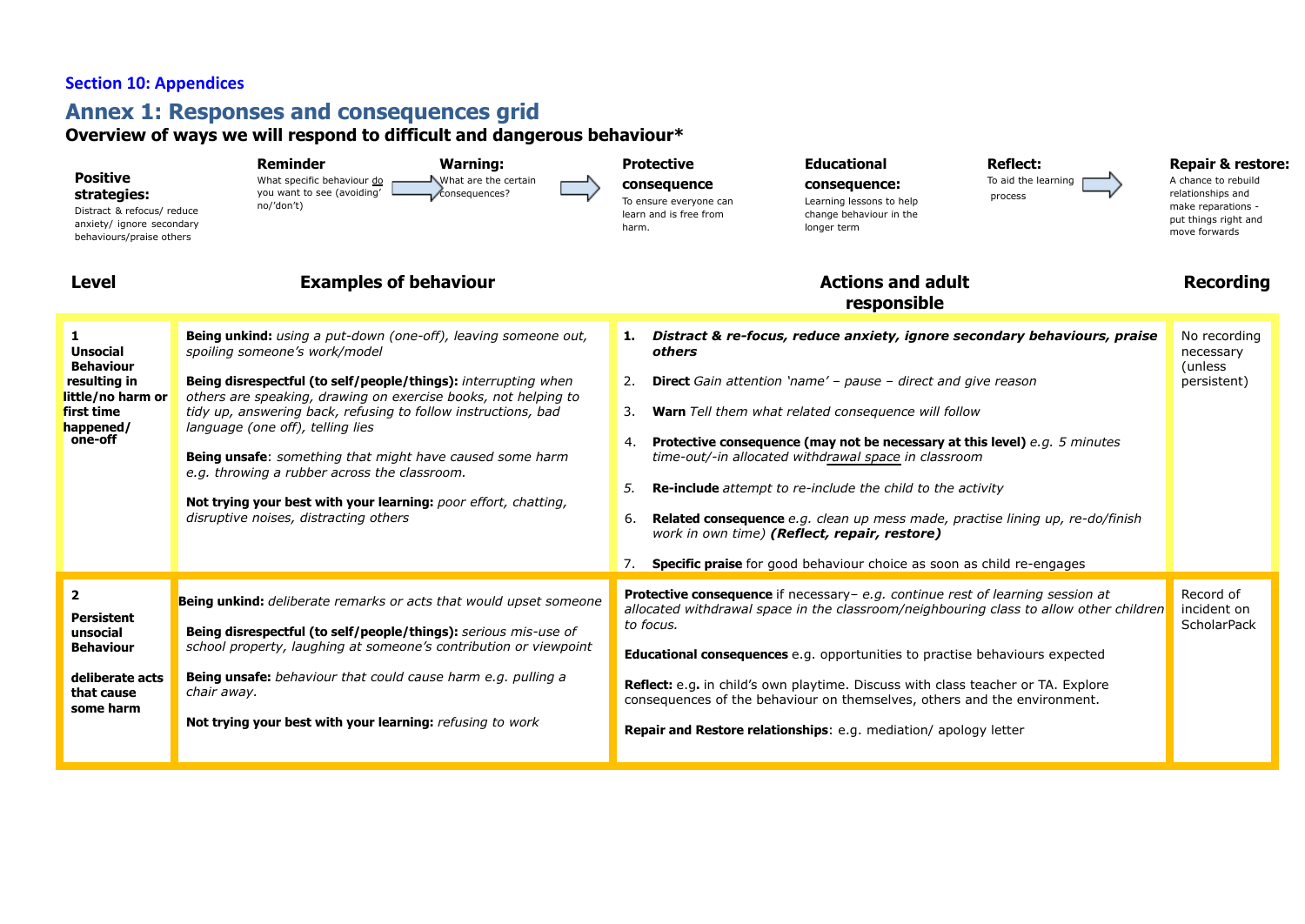| $3 - Anti$ -social<br><b>Behaviour</b><br>(Difficult)                                                                                                                                                                                                                            | Being unkind: Deliberate physical or emotional harm to<br>others e.g. name calling, kicking, biting, pinching, hitting<br><b>Being disrespectful (to self/people/things):</b> Swearing at<br>someone (intentionally), vandalism, stealing from a lunchbox<br>Being unsafe: throwing/kicking objects that are likely to<br>cause significant harm, absconding - from the classroom **<br>Not trying your best with your learning: inciting other<br>children to misbehave.                                                                                                                                                                    | De-escalation techniques if needed<br>Immediate protective consequence e.g. child to be taken to a safe place. SLT<br>informed of incident but not necessarily to deal with incident. Child to stay with a<br>member of staff from their class if possible, for emotional recovery time.<br>Reflect, repair and restore to be carried out by Class Teacher or member of SLT on<br>call. May include mediation/letter of apology.<br><b>Educational consequences</b> e.g. in child's own playtime, clean up, letter of apology,<br>work on safety<br>Further protective consequence Longer term consequences may be needed e.g.<br>not to go join friends at lunchtime outside. Consider use of anxiety mapping or<br>IRRP if behaviour at level 3 is repeated/frequent.                                                                                                                | Incident<br>recorded on<br><b>ScholarPack</b><br>SLT informed.<br>Parents<br>informed                                                        |
|----------------------------------------------------------------------------------------------------------------------------------------------------------------------------------------------------------------------------------------------------------------------------------|----------------------------------------------------------------------------------------------------------------------------------------------------------------------------------------------------------------------------------------------------------------------------------------------------------------------------------------------------------------------------------------------------------------------------------------------------------------------------------------------------------------------------------------------------------------------------------------------------------------------------------------------|----------------------------------------------------------------------------------------------------------------------------------------------------------------------------------------------------------------------------------------------------------------------------------------------------------------------------------------------------------------------------------------------------------------------------------------------------------------------------------------------------------------------------------------------------------------------------------------------------------------------------------------------------------------------------------------------------------------------------------------------------------------------------------------------------------------------------------------------------------------------------------------|----------------------------------------------------------------------------------------------------------------------------------------------|
| 4 - Anti-social<br>(Dangerous)<br>behaviour/<br>Unforeseeable<br><b>Behaviour</b><br><b>Persistent level 3</b><br>behaviours and /<br>or behaviours that<br>are unsafe and do,<br>or could, cause<br>significant<br>emotional or<br>physical harm.<br><b>Usually deliberate.</b> | Persistent serious level 3 behaviour<br><b>Being unkind:</b> persistent and deliberate physical or emotional<br>harm to others e.g. name calling, kicking, biting, pinching,<br>hitting (BULLYING), racism, homophobia<br>One-off incident causing significant physical or emotional harm.<br>Being disrespectful (to self/people/things): as above,<br>vandalism where others could have been seriously<br>harmed, swearing at an adult as an insult, stealing, verbal<br>abuse to an adult<br><b>Being unsafe:</b> as above, absconding $-$ from the school<br>site, deliberate behaviours that put others at risk of<br>significant harm. | <b>SLT</b> called for/ notified<br>De-escalation techniques if needed<br><b>Immediate protective consequences</b> Child to be taken to a safe place or made safe<br>where they are. Child to stay with a member of staff ideally from their class, for<br>emotional recovery time.<br><b>Reflect, repair and restore</b> to be carried out by SLT or CT<br><b>Educational consequences</b> $-$ e.g. in child's own playtime, plan in place for teaching<br>behaviours<br>Further protective consequences - SLT to make decision. Child to work in away<br>from peers or play indoors until they show that they are able to behaviour<br>prosocially. Use of individual behaviour agreement. Possible fixed term exclusion,<br>reduced timetable, intervention from other agencies, anxiety mapping or individual<br>risk reduction plan if behaviour at level 4 is repeated/ frequent. | Incident<br>recorded on<br>ScholarPack/<br>My Concern<br>as.<br>appropriate<br>SLT led<br>response.<br>Parents<br>contacted by<br><b>SLT</b> |

\*This is the plan for the majority of children. Where children's behaviour is persistently a concern and causes significant disruption or harm a discussion with SLT or SENCo will be had about the use of anxiety mapping (unconscious behaviours) or an individual risk reduction plan (for conscious behaviours) and involvement of external services.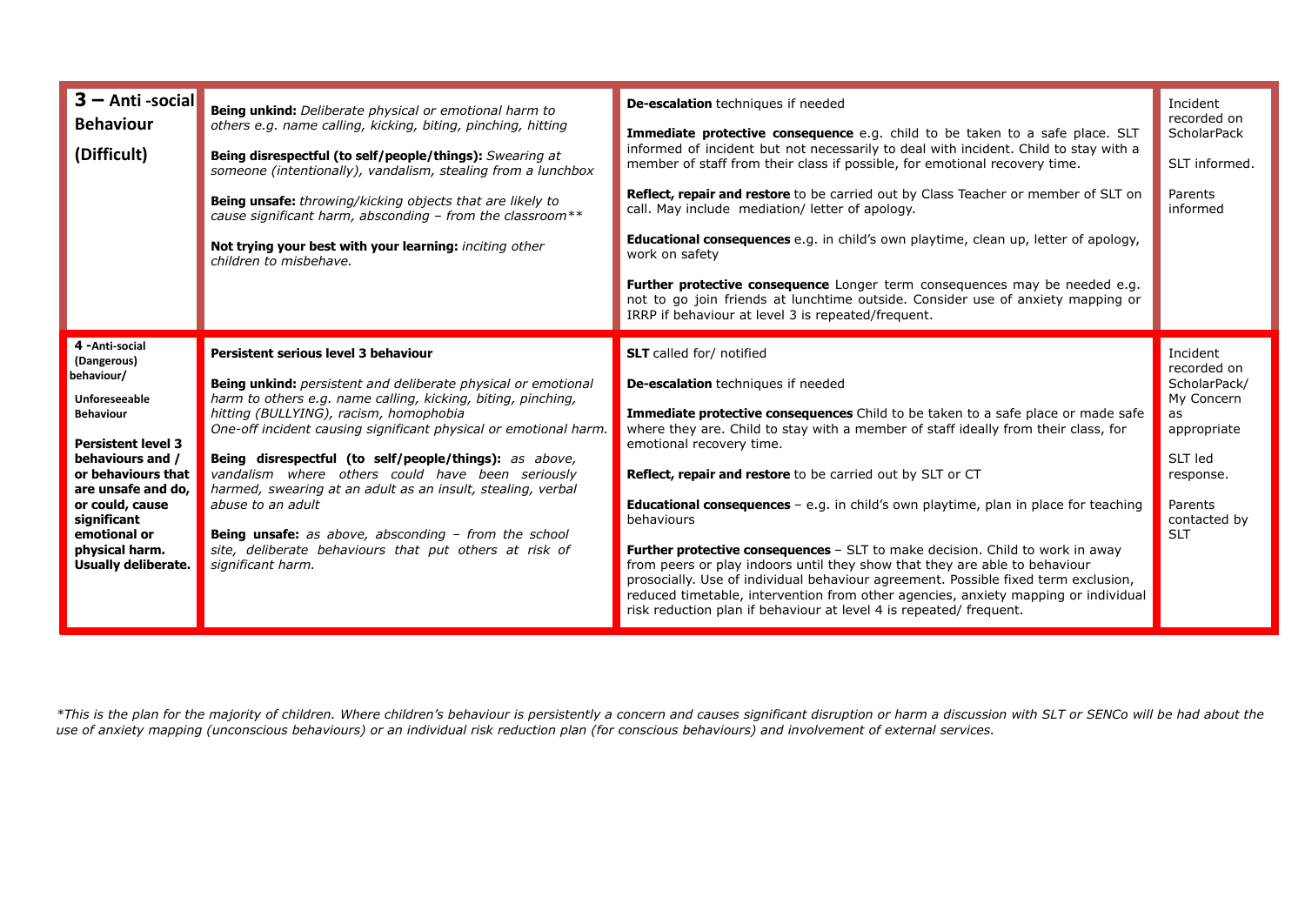| <b>Annex 2 Responses and consequences grid (Playground)</b> |                                                                                                                                                                                                                                                                                                                                                                                                                                                                                                                                                          |                                                                                                                                                                                                                                                                                                                                                                                                                                                                                                                                                                                                                                                                                                                                            |                                                                                                               |  |
|-------------------------------------------------------------|----------------------------------------------------------------------------------------------------------------------------------------------------------------------------------------------------------------------------------------------------------------------------------------------------------------------------------------------------------------------------------------------------------------------------------------------------------------------------------------------------------------------------------------------------------|--------------------------------------------------------------------------------------------------------------------------------------------------------------------------------------------------------------------------------------------------------------------------------------------------------------------------------------------------------------------------------------------------------------------------------------------------------------------------------------------------------------------------------------------------------------------------------------------------------------------------------------------------------------------------------------------------------------------------------------------|---------------------------------------------------------------------------------------------------------------|--|
| Level                                                       | Examples of behaviour                                                                                                                                                                                                                                                                                                                                                                                                                                                                                                                                    | Actions and adult responsible                                                                                                                                                                                                                                                                                                                                                                                                                                                                                                                                                                                                                                                                                                              | Recording                                                                                                     |  |
| Unsocial                                                    | Being unkind: leaving someone out, name calling (one-off)<br>Being disrespectful (to self/people/things): answering back,<br>refusing to follow instructions, bad language (one off), telling<br>lies, dropping litter<br>Being unsafe: something that might have caused some harm e.g.<br>pushing and shoving in the line, being inside/ on the field/ out of<br>sight without permission                                                                                                                                                               | Positive tactics (Distract & re-focus, reduce anxiety, ignore<br>$\bullet$<br>secondary behaviours, praise others)<br>Remind (Gain child's attention - pause - direct them to do what you<br>$\bullet$<br>want them to be doing $-$ and why)<br>Warn (Tell them what related consequence will follow)<br>5-10 mins to sit out/ calm down (depend on age) before rejoining<br>Related consequence given (e.g. clean up mess made)                                                                                                                                                                                                                                                                                                           | No recording<br>necessary<br>(unless<br>persistent)                                                           |  |
| Persistent<br>unsocial                                      | Persistent low-level behaviour from any category above<br>Being unkind: deliberate remarks or acts that would upset<br>someone<br>Being disrespectful (to self/people/things): serious mis-use of<br>school property, refusal to listen to adult in charge<br>Being unsafe: behaviour that could cause harm e.g. throwing<br>equipment                                                                                                                                                                                                                   | As above and inform senior midday supervisor<br>$\bullet$<br>Inform CT<br>$\bullet$<br>Make a note of incident<br>$\bullet$                                                                                                                                                                                                                                                                                                                                                                                                                                                                                                                                                                                                                | Record made<br>on<br><b>ScholarPack</b>                                                                       |  |
| Anti-social<br><b>Difficult</b>                             | Persistent moderate level behaviour from any category<br>Being unkind: Deliberate physical or emotional harm to others<br>e.g. name calling, kicking, biting, pinching, hitting<br>Being disrespectful (to self/people/things): Swearing at someone<br>(intentionally), vandalism, stealing from a lunchbox<br>Being unsafe: throwing/kicking objects that is likely to cause<br>significant harm<br>Not behaving in a prosocial way: inciting other children to<br>misbehave.                                                                           | SLT on duty to be informed initially<br>$\bullet$<br>De-escalation techniques if needed<br>$\bullet$<br>Child to be taken to a safe place. SLT informed of the incident but<br>not necessarily to deal with the incident. Child to stay with a<br>member of staff for emotional recovery time<br>Reflect, repair and restore to be carried out by a member of SLT on<br>$\bullet$<br>duty<br>Educational consequences e.g. in child's own playtime, clean<br>$\bullet$<br>up, letter of apology, work on safety<br>Further protective consequences - may be needed for a child to<br>$\bullet$<br>work in another class for further sessions or stay in at lunchtime<br>until they show they are able to behave prosocially.               | Incident<br>recorded on<br><b>ScholarPack</b><br><b>SLT</b><br>informed.<br>Parents<br>contacted              |  |
| Anti-Social<br>Dangerous<br>unforeseen<br>behaviour         | Persistent serious level behaviour from any category<br>Being unkind: persistent and deliberate physical or emotional<br>harm to others e.g. name calling, kicking, biting, pinching,<br>hitting (BULLYING), racism, homophobia<br>One-off incident causing significant physical or emotional<br>harm.<br>Being disrespectful (to self/people/things): as above,<br>vandalism where others could have been seriously harmed,<br>swearing at an adult as an insult, verbal abuse to an adult<br>Being unsafe: as above, Absconding - from the school site | SLT called for<br>$\bullet$<br>De-escalation techniques if needed<br>Immediate protective consequences Child to be taken to a safe<br>$\bullet$<br>place or made safe where they are. Child to stay with a member of<br>staff for emotional recovery time.<br>Reflect, repair and restore to be carried out by SLT or CT<br>$\bullet$<br>Educational consequences - e.g. in child's own playtime, pay for<br>$\bullet$<br>repairs, plan in place for teaching behaviours<br>Further protective consequences - child to work in another class<br>$\bullet$<br>or play indoors until they show that they are able to behave<br>prosocially. Possible exclusion, reduced timetable, intervention<br>from other agencies, risk reduction plan. | Incident<br>recorded on<br><b>ScholarPack</b><br>by class<br>teacher<br>SLT informed.<br>Parents<br>contacted |  |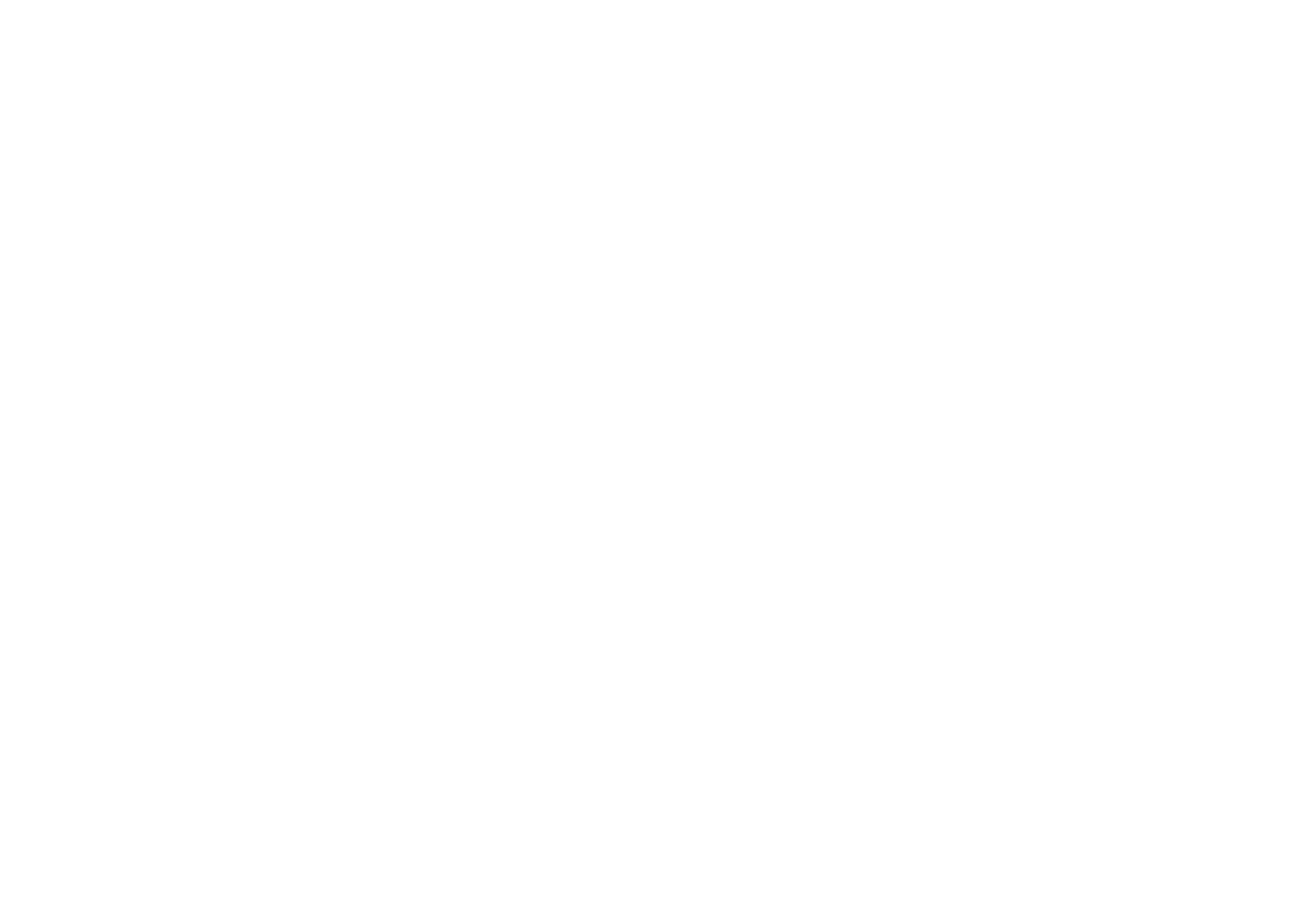

# **Annex 3: What to say – choosing language to respond helpfully and effectively**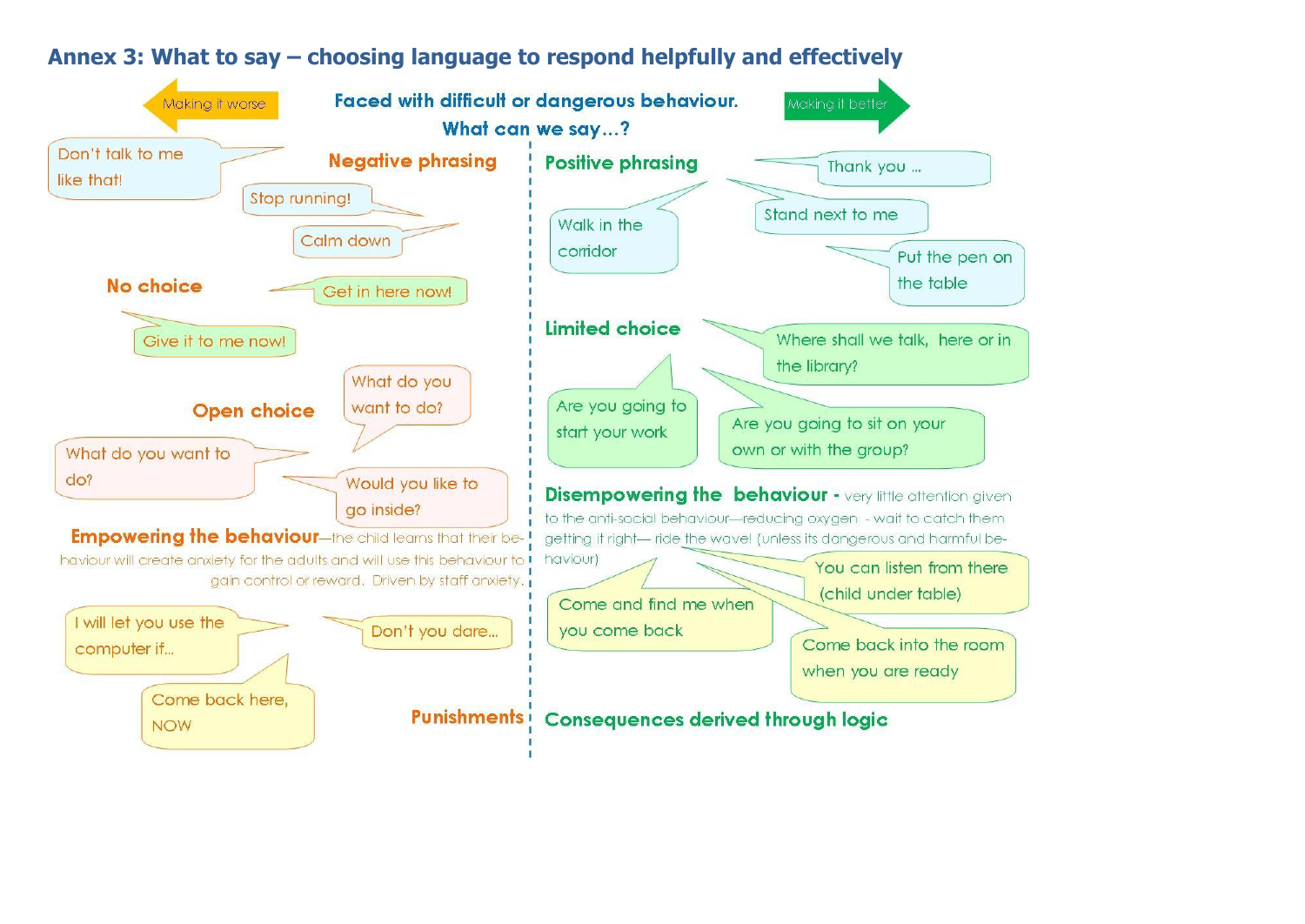# **Annex 4. De-escalation script**

# **De-escalation Script Phrases Examples**

- **● Learner's name**
- **● I can see something has happened…**
- **● I am here to help…**
- **● Talk and I will listen…**
- **● Come with me and…**